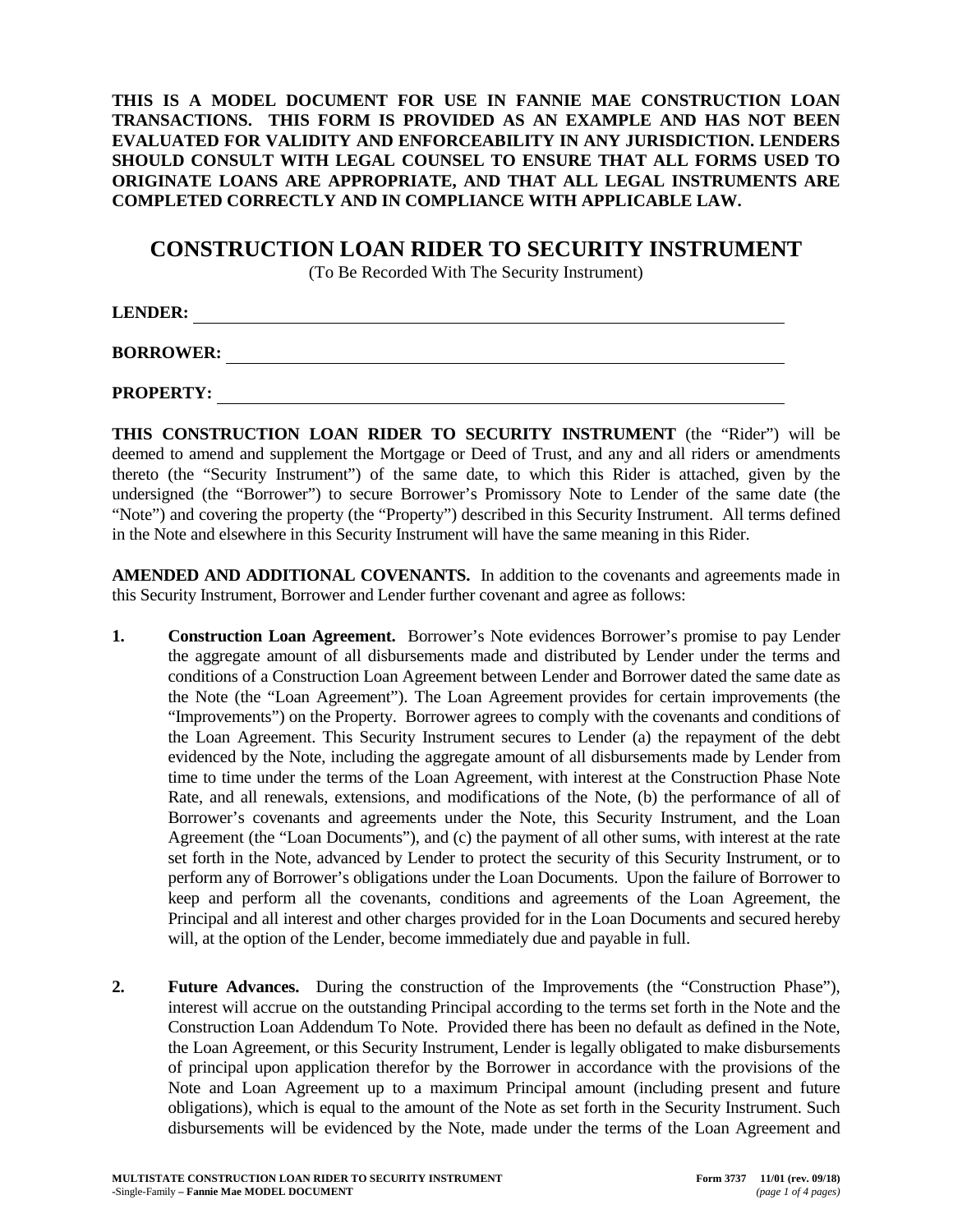secured by this Security Instrument and may occur for a period up to the end of the Construction Phase, but in no event after \_\_\_\_\_\_\_\_ months from the date of this Rider.

- **3. Assignment of Rights or Claims.** From time to time as Lender deems necessary to protect Lender's interest, Borrower will, upon request of Lender, execute, acknowledge before a notary, and deliver to Lender, assignments of any and all rights or claims which relate to the Improvements on the Property.
- **4. Breach by Borrower.** In case of breach by Borrower of the covenants and conditions of the Loan Agreement, subject to any right of Borrower to cure Borrower's default, Lender, at Lender's option, with or without entry upon the Property (a) may invoke any of the rights or remedies provided in the Loan Agreement, (b) may accelerate the sums secured by this Security Instrument and invoke any of the remedies provided in this Security Instrument, or (c) may do both. Lender's failure to exercise any of its rights and remedies at any one time will not constitute a waiver by Lender of its right to exercise that right or remedy, or any other right or remedy, in the future.
- **5. Permanent Mortgage Date.** On the day the Construction Phase ends, the loan evidenced by the Note will be a permanent mortgage loan ("Permanent Mortgage Date"). Beginning on the Permanent Mortgage Date, interest will accrue as stated in the Note and monthly payments of principal and interest will be due and payable as set forth in the Note.
- **6. Security Agreement and Financing Statement.** The property covered by this Security Instrument includes the Property previously described or referred to in this Security Instrument, together with the following, all of which are referred to as the "Property." The portion of the Property that constitutes real property is sometimes referred to as the "Real Property." The portion of the Property which constitutes personal property is sometimes referred to as the "Personal Property," and is described as follows: (i) Borrower's right to possession of the Property; (ii) any and all fixtures, machinery, equipment, building materials, appliances, and goods of every nature whatsoever now or hereafter located in, or on, or used, or intended to be used in connection with the Property or the Improvements, and all replacements of and accessions to those goods; and (iii) proceeds and products of the Personal Property. Despite any other provision of this Rider or any other Loan Document, however, Lender is not granted, and will not have, a non-purchase money security interest in household goods, to the extent that such a security interest would be prohibited by applicable law.

This Security Instrument is and will be a security agreement granting Lender a first and prior security interest in all of Borrower's right, title and interest in and to the Personal Property, under and within the meaning of applicable state laws, as well as a document granting a lien upon and against the Real Property. In the event of any foreclosure sale, whether made by Trustee, or under judgment of a court, all of the Real Property and Personal Property may, at the option of Lender, be sold as a whole or in parcels. It will not be necessary to have present at the place of such sale the Personal Property or any part thereof. Lender, as well as Trustee on Lender's behalf, will have all the rights, remedies and recourse with respect to the Personal Property afforded to a "Secured Party" by applicable state laws in addition to and not in limitation of the other rights and remedies afforded Lender and/or Trustee under this Security Instrument. Borrower will, upon demand, pay to Lender the amount of any and all expenses, including the fees and disbursements of Lender's legal counsel and of any experts and agents, which Lender may incur in connection with: (i) the making and/or administration of this Security Instrument; (ii) the custody, preservation, use or operation of, or the sale of, collection from, or other realization upon any Property, real and/or personal, described in this Security Instrument; (iii) the exercise or enforcement of any of the rights of Lender under this Security Instrument; or (iv) the failure by Borrower to perform or observe any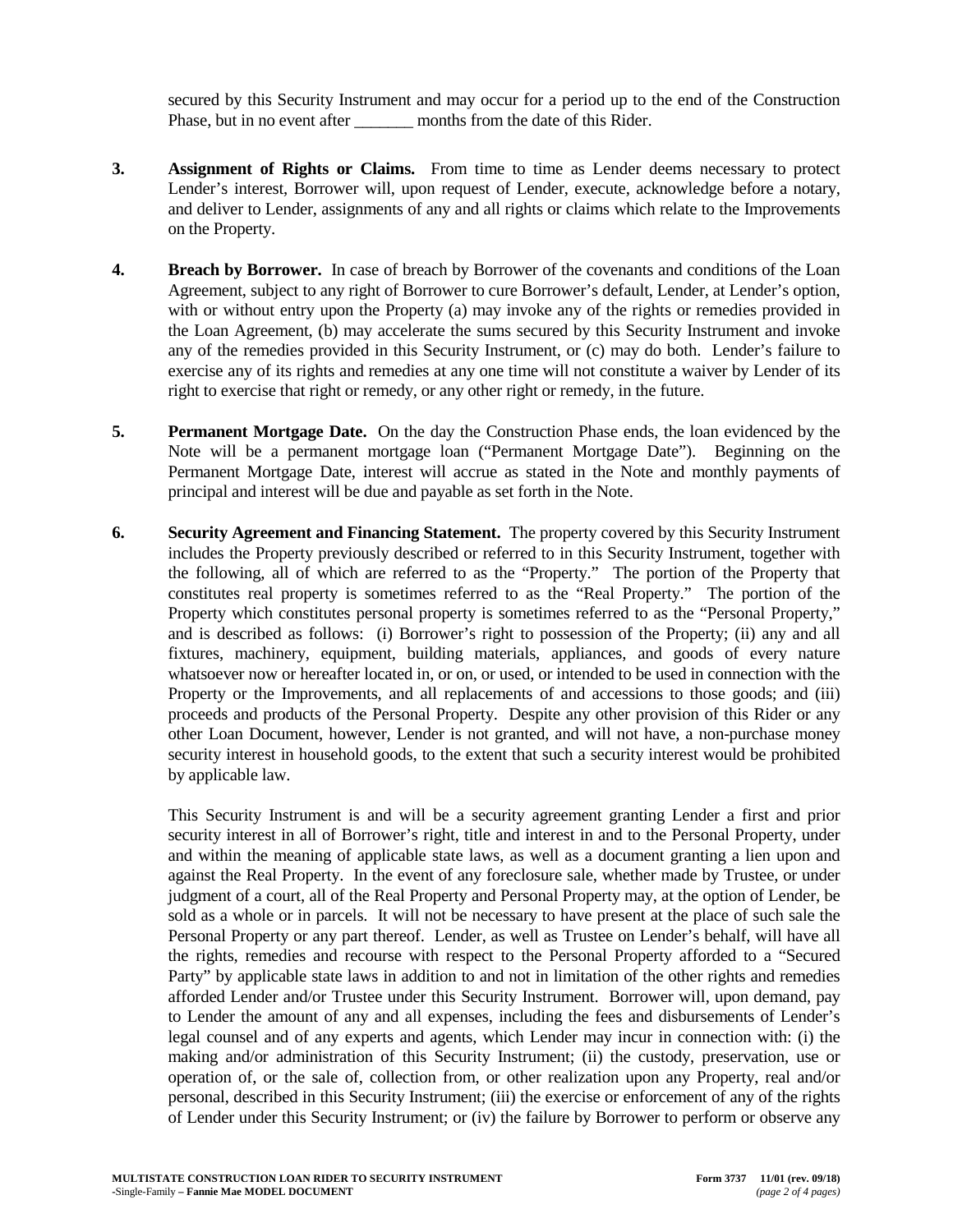of the provisions or covenants in this Security Instrument.

Borrower also authorizes Lender to sign and file, without Borrower's signature, such financing and continuation statements, amendments, and supplements thereto, and other documents that Lender may from time to time deem necessary to perfect, preserve and protect Lender's security interest in the Property. Borrower acknowledges that Lender may require Borrower to sign other documents necessary to protect Lender's interest in the Property. Borrower gives Lender permission and grants it authority to sign these documents for Borrower.

**7. Invalid Provisions.** If any provision of this Security Instrument is declared invalid, illegal, or unenforceable by a court of competent jurisdiction, then such invalid, illegal or unenforceable provision will be severed from this Security Instrument and the remainder enforced as if such invalid, illegal or unenforceable provision is not a part of this Security Instrument.

## **8. Addresses.**

The name and address of the Borrower is:

The name and address of the Lender/Secured Party is:

- **9. Relation to Loan Agreement.** This Security Instrument is subject to all of the applicable terms and conditions contained in the Loan Agreement. The Loan Agreement is to be filed in the County Clerk's Office in the County where the Property is located at the same time this Security Instrument is recorded. If Borrower fails to keep any of the promises Borrower makes in the Loan Agreement, Lender may require that the entire balance of Borrower's debt to Lender be paid immediately. The terms and conditions of this Rider will survive the termination of the Loan Agreement and the repayment of the Loan.
- **10. Paragraph 6 of the Security Instrument.** Paragraph 6 of the Security Instrument is hereby modified to read as follows:

Borrower shall occupy, establish, and use the Property as Borrower's principal residence within 60 days after the last disbursement is made and distributed by Lender under the terms and conditions of the Loan Agreement and shall continue to occupy the Property as Borrower's principal residence for at least one year after the date of occupancy, unless Lender otherwise agrees in writing, which consent shall not be unreasonably withheld, or unless extenuating circumstances exist which are beyond Borrower's control.

BY SIGNING BELOW, Borrower accepts and agrees to the terms and covenants contained in this Rider.

| Borrower #1         | (SEAL) | Borrower #2         | (SEAL) |
|---------------------|--------|---------------------|--------|
|                     |        |                     |        |
| <b>Printed Name</b> |        | <b>Printed Name</b> |        |